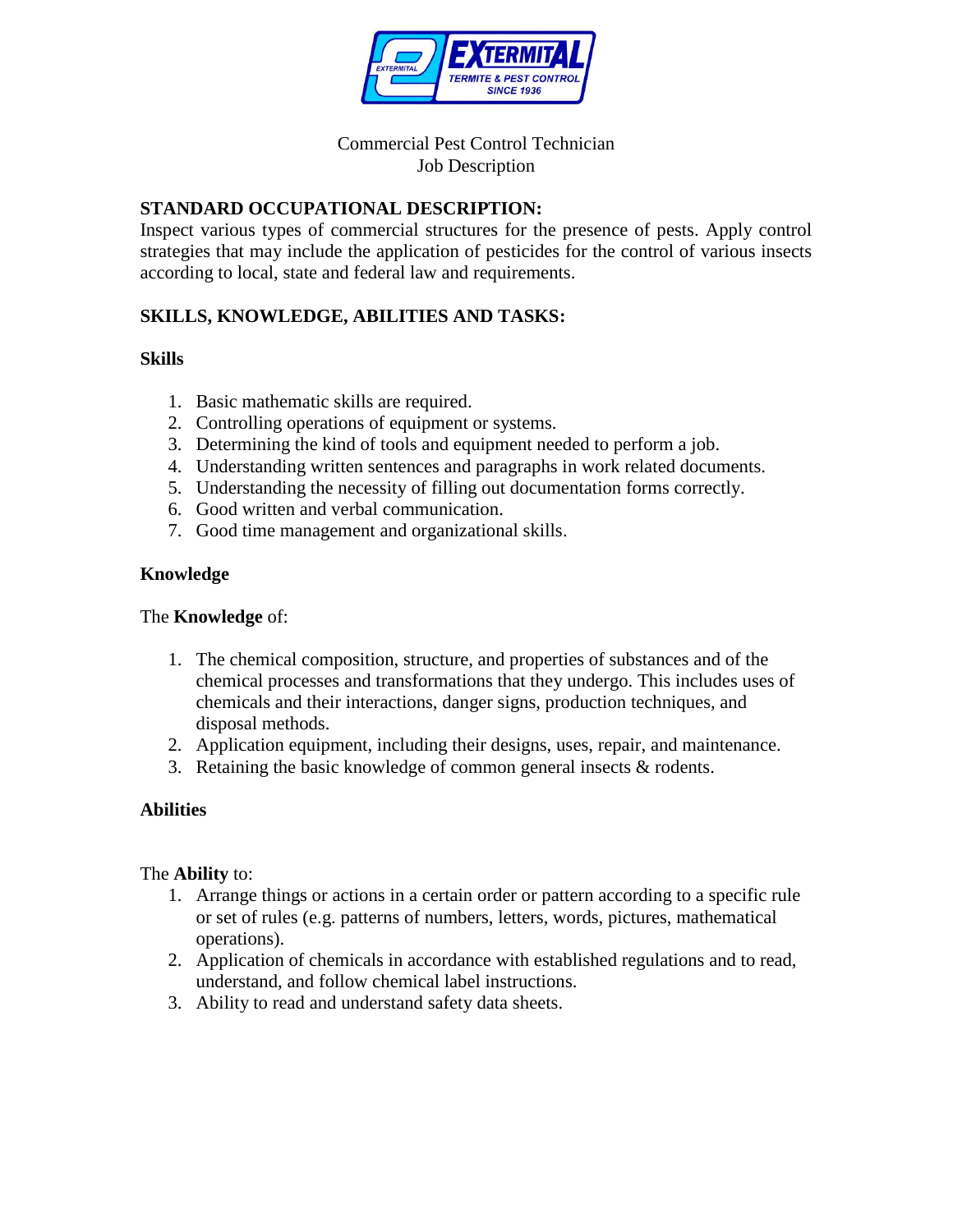

## **Tasks**

- 1. Apply products according to their labels.
- 2. Set and/or clean rodent stations/traps and place for control of rodents.
- 3. Display and maintain good written and oral communication.
- 4. Complete all paperwork to meet all Company, Local, State and Federal guidelines.
- 5. Measure area dimensions requiring treatment & calculate treatment requirements.
- 6. Operate vehicle in a safe and responsible manner.
- 7. Maintain good customer relationships.
- 8. Some bending, lifting, climbing and squatting are required.
- 9. Will be carrying up to 75 pounds periodically throughout the day.
- 10. Maintain a professional image while conducting company business.
- 11. Maintain open communication with Extermital management.
- 12. Obtain state or multiple state certifications within 1 year of employment.
- 13. Other duties as assigned.

# **Education and Personal Requirements**

- 1. High school graduate or equivalent is a minimum.
- 2. Good driving record for the past three years.
- 3. No DUI's for the past seven years.
- 4. No Felonies.
- 5. Extermital is a **Drug Free Safe Workplace** and all applicants considered for hire will undergo a physical and drug screen before starting any employment.